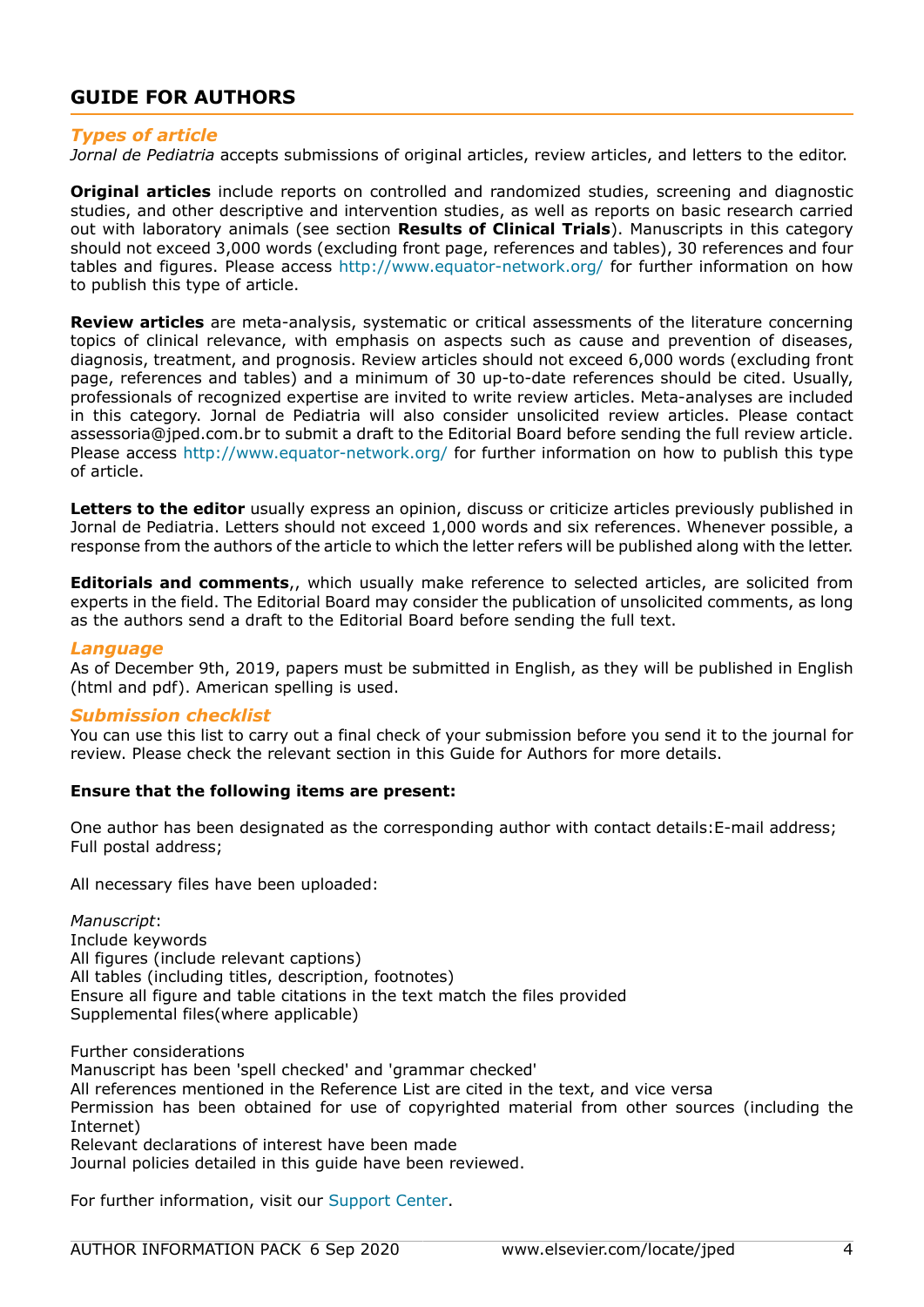# **BEFORE YOU BEGIN**

## *Ethics in publishing*

Please see our information pages on [Ethics in publishing](https://www.elsevier.com/about/policies/publishing-ethics) and [Ethical guidelines for journal publication](https://www.elsevier.com/authors/journal-authors/policies-and-ethics).

## *Declaration of interest*

All authors must disclose any financial and personal relationships with other people or organizations that could inappropriately influence (bias) their work. Examples of potential competing interests include employment, consultancies, stock ownership, honoraria, paid expert testimony, patent applications/registrations, and grants or other funding. If there are no interests to declare then please state this: 'Declarations of interest: none'. [More information](https://service.elsevier.com/app/answers/detail/a_id/286/supporthub/publishing).

## *Submission declaration and verification*

Submission of an article implies that the work described has not been published previously (except in the form of an abstract, a published lecture or academic thesis, see '[Multiple, redundant or concurrent](https://www.elsevier.com/authors/journal-authors/policies-and-ethics) [publication](https://www.elsevier.com/authors/journal-authors/policies-and-ethics)' for more information), that it is not under consideration for publication elsewhere, that its publication is approved by all authors and tacitly or explicitly by the responsible authorities where the work was carried out, and that, if accepted, it will not be published elsewhere in the same form, in English or in any other language, including electronically without the written consent of the copyrightholder. To verify originality, your article may be checked by the originality detection service [Crossref](https://www.elsevier.com/editors/perk/plagiarism-complaints/plagiarism-detection) [Similarity Check.](https://www.elsevier.com/editors/perk/plagiarism-complaints/plagiarism-detection)

## *Use of inclusive language*

Inclusive language acknowledges diversity, conveys respect to all people, is sensitive to differences, and promotes equal opportunities. Content should make no assumptions about the beliefs or commitments of any reader; contain nothing which might imply that one individual is superior to another on the grounds of age, gender, race, ethnicity, culture, sexual orientation, disability or health condition; and use inclusive language throughout. Authors should ensure that writing is free from bias, stereotypes, slang, reference to dominant culture and/or cultural assumptions. We advise to seek gender neutrality by using plural nouns ("clinicians, patients/clients") as default/wherever possible to avoid using "he, she," or "he/she." We recommend avoiding the use of descriptors that refer to personal attributes such as age, gender, race, ethnicity, culture, sexual orientation, disability or health condition unless they are relevant and valid. These guidelines are meant as a point of reference to help identify appropriate language but are by no means exhaustive or definitive.

## *Contributors*

Each author is required to declare his or her individual contribution to the article: all authors must have materially participated in the research and/or article preparation, so roles for all authors should be described. The statement that all authors have approved the final article should be true and included in the disclosure.

## *Authorship*

All authors should have made substantial contributions to all of the following: (1) the conception and design of the study, or acquisition of data, or analysis and interpretation of data, (2) drafting the article or revising it critically for important intellectual content, (3) final approval of the version to be submitted.

## *Changes to authorship*

Authors are expected to consider carefully the list and order of authors **before** submitting their manuscript and provide the definitive list of authors at the time of the original submission. Any addition, deletion or rearrangement of author names in the authorship list should be made only **before** the manuscript has been accepted and only if approved by the journal Editor. To request such a change, the Editor must receive the following from the **corresponding author**: (a) the reason for the change in author list and (b) written confirmation (e-mail, letter) from all authors that they agree with the addition, removal or rearrangement. In the case of addition or removal of authors, this includes confirmation from the author being added or removed.

Only in exceptional circumstances will the Editor consider the addition, deletion or rearrangement of authors **after** the manuscript has been accepted. While the Editor considers the request, publication of the manuscript will be suspended. If the manuscript has already been published in an online issue, any requests approved by the Editor will result in a corrigendum.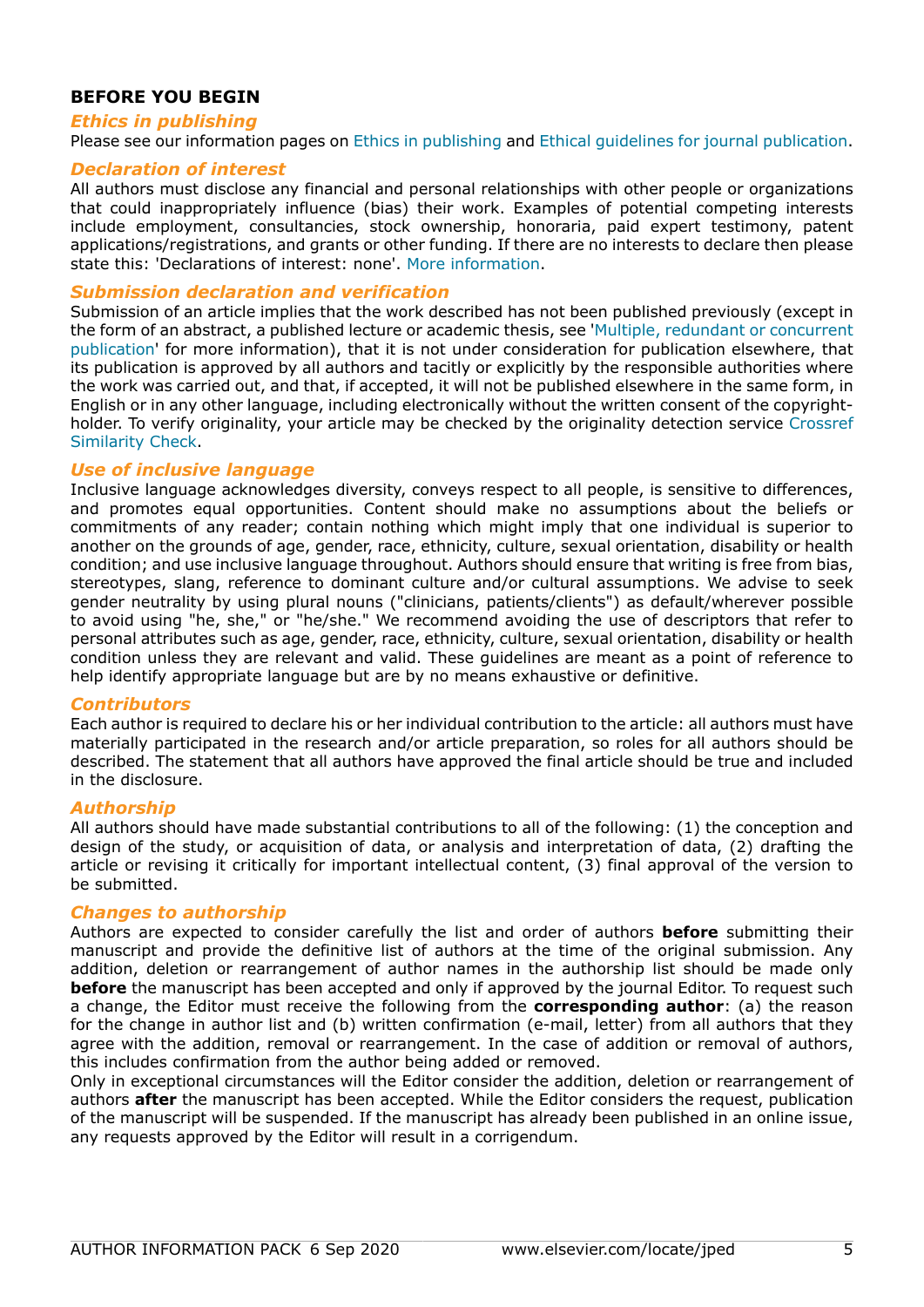## *Clinical trial results*

A clinical trial is defined as any research study that prospectively assigns human participants or groups of humans to one or more health-related interventions to evaluate the effects of health outcomes. Health-related interventions include any intervention used to modify a biomedical or health-related outcome (for example drugs, surgical procedures, devices, behavioural treatments, dietary interventions, and process-of-care changes). Health outcomes include any biomedical or health-related measures obtained in patients or participants, including pharmacokinetic measures and adverse events.

In line with the position of the International Committee of Medical Journal Editors, the journal will not consider results posted in the same clinical trials registry in which primary registration resides to be prior publication if the results posted are presented in the form of a brief structured (less than 500 words) abstract or table. However, divulging results in other circumstances (e.g., investors' meetings) is discouraged and may jeopardise consideration of the manuscript. Authors should fully disclose all posting in registries of results of the same or closely related work.

### *Reporting clinical trials*

Randomized controlled trials should be presented according to the CONSORT guidelines. At manuscript submission, authors must provide the CONSORT checklist accompanied by a flow diagram that illustrates the progress of patients through the trial, including recruitment, enrollment, randomization, withdrawal and completion, and a detailed description of the randomization procedure. The http://www.consort-statement.org CONSORT checklist and template flow diagram are available at: http://www.consort-statement.org. Please access http://www.equator-network.org/ for further information on how to publish this type of article.

#### *Registration of clinical trials*

Registration in a public trials registry is a condition for publication of clinical trials in this journal in accordance with [International Committee of Medical Journal Editors](http://www.icmje.org) recommendations. Trials must register at or before the onset of patient enrolment. The clinical trial registration number should be included at the end of the abstract of the article. Purely observational studies (those in which the assignment of the medical intervention is not at the discretion of the investigator) will not require registration.

## *Copyright*

Upon acceptance of an article, authors will be asked to complete a 'Journal Publishing Agreement' (see [more information](https://www.elsevier.com/copyright) on this) to assign to the Brazilian Society of Pediatrics (Sociedade Brasileira de Pediatria – SBP) the copyright in the manuscript and any tables, illustrations or other material submitted for publication as part of the manuscript (the "Article") in all forms and media (whether now known or later developed), throughout the world, in all languages, for the full term of copyright, effective when the Article is accepted for publication. . An e-mail will be sent to the corresponding author confirming receipt of the manuscript together with a 'Journal Publishing Agreement' form or a link to the online version of this agreement.

## *Author rights*

As an author you (or your employer or institution) have certain rights to reuse your work. [More](https://www.elsevier.com/copyright) [information](https://www.elsevier.com/copyright).

#### *Elsevier supports responsible sharing*

Find out how you can [share your research](https://www.elsevier.com/authors/journal-authors/submit-your-paper/sharing-and-promoting-your-article) published in Elsevier journals.

## *Role of the funding source*

You are requested to identify who provided financial support for the conduct of the research and/or preparation of the article and to briefly describe the role of the sponsor(s), if any, in study design; in the collection, analysis and interpretation of data; in the writing of the report; and in the decision to submit the article for publication. If the funding source(s) had no such involvement then this should be stated.

## *Open access*

Please visit our [Open Access page](https://www.elsevier.com/journals/jornal-de-pediatria/0021-7557/open-access-journal) for more information.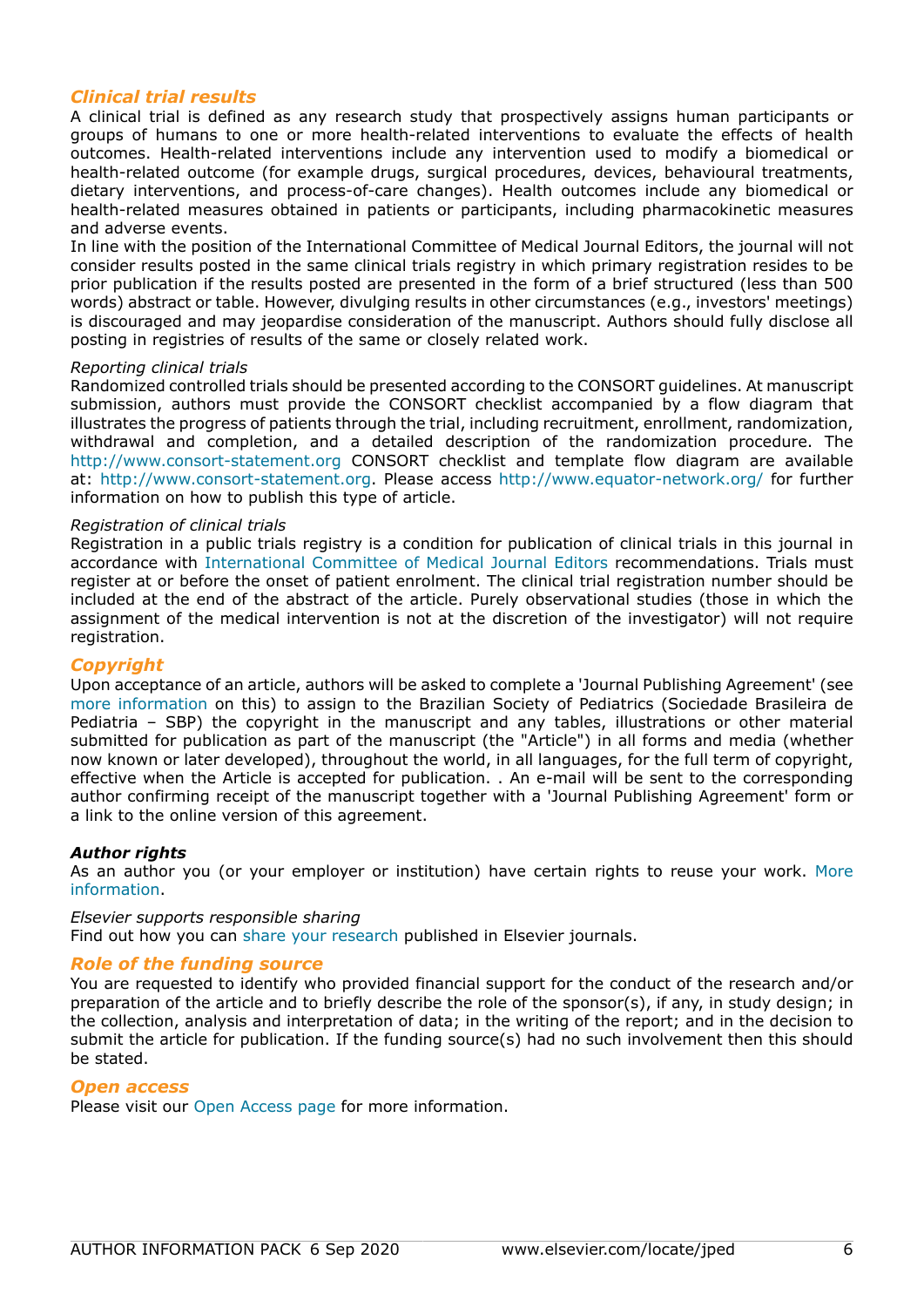## *Elsevier Researcher Academy*

[Researcher Academy](https://researcheracademy.elsevier.com/) is a free e-learning platform designed to support early and mid-career researchers throughout their research journey. The "Learn" environment at Researcher Academy offers several interactive modules, webinars, downloadable guides and resources to guide you through the process of writing for research and going through peer review. Feel free to use these free resources to improve your submission and navigate the publication process with ease.

### *Language (usage and editing services)*

Please write your text in good English (American English is used). Authors who feel their English language manuscript may require editing to eliminate possible grammatical or spelling errors and to conform to correct scientific English may wish to use the [English Language Editing service](http://webshop.elsevier.com/languageediting/) available from Elsevier's WebShop.

## *Informed consent and patient details*

Studies on patients or volunteers require ethics committee approval and informed consent, which must be documented in the paper. Appropriate consents, permissions and releases must be obtained where an author wishes to include case details or other personal information or images of patients and any other individuals in an Elsevier publication. Written consents must be retained by the author and copies of the consents or evidence that such consents have been obtained must be provided to Elsevier on request. For more information, please review the [Elsevier Policy on the Use of Images or](https://www.elsevier.com/patient-consent-policy) [Personal Information of Patients or other Individuals.](https://www.elsevier.com/patient-consent-policy) Unless you have written permission from the patient (or, where applicable, the next of kin), the personal details of any patient included in any part of the article and in any supplementary materials (including all illustrations and videos) must be removed before submission.

## *Submission*

Our online submission system guides you stepwise through the process of entering your article details and uploading your files. The system converts your article files to a single PDF file used in the peer-review process. Editable files (e.g., Word, LaTeX) are required to typeset your article for final publication. All correspondence, including notification of the Editor's decision and requests for revision, is sent by e-mail.

### *Submit your article*

Please submit your article via https://www.evise.com/profile/api/navigate/JPED.

## **PREPARATION**

## *Double-blind review*

This journal uses double-blind review, which means the identities of the authors are concealed from the reviewers, and vice versa. [More information](https://www.elsevier.com/reviewers/what-is-peer-review) is available on our website. To facilitate this, please include the following separately:

*Title page (with author details):* This should include the title, authors' names, affiliations, acknowledgements and any Declaration of Interest statement, and a complete address for the corresponding author including an e-mail address.

*Blinded manuscript (no author details):* The main body of the paper (including the references, figures, tables and any acknowledgements) should not include any identifying information, such as the authors' names or affiliations.

#### *Use of word processing software*

It is important that the file be saved in the native format of the word processor used. The text should be in single-column format. Keep the layout of the text as simple as possible. Most formatting codes will be removed and replaced on processing the article. In particular, do not use the word processor's options to justify text or to hyphenate words. However, do use bold face, italics, subscripts, superscripts etc. When preparing tables, if you are using a table grid, use only one grid for each individual table and not a grid for each row. If no grid is used, use tabs, not spaces, to align columns. The electronic text should be prepared in a way very similar to that of conventional manuscripts (see also the [Guide to Publishing with Elsevier\)](https://www.elsevier.com/authors/journal-authors/submit-your-paper). Note that source files of figures, tables and text graphics will be required whether or not you embed your figures in the text. See also the section on Electronic artwork.

To avoid unnecessary errors you are strongly advised to use the 'spell-check' and 'grammar-check' functions of your word processor.

## *Article structure*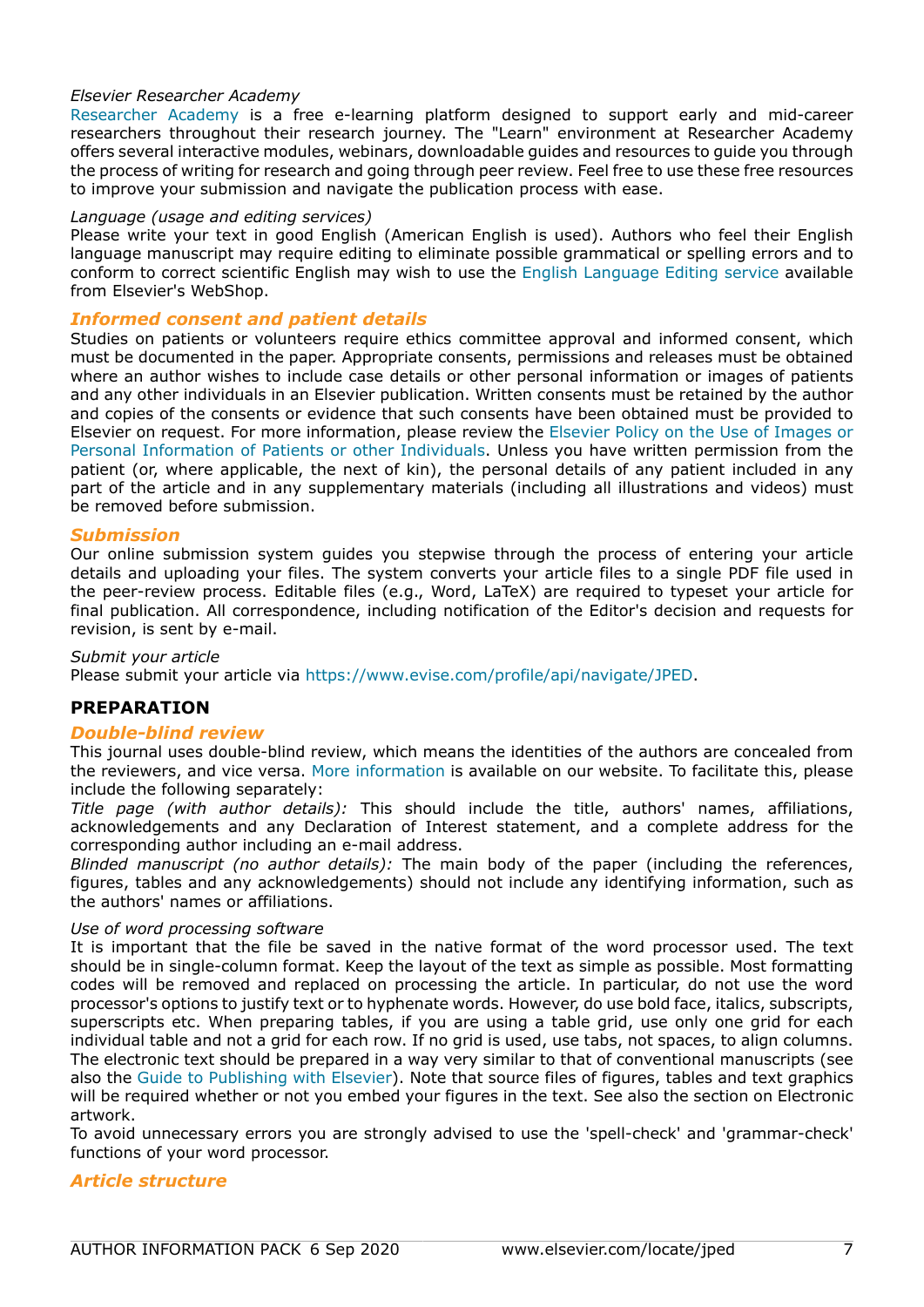## *Subdivision - unnumbered sections*

The main text in **original articles** should contain the following sections, indicated by a subtitle: Introduction, Methods, Results, and Discussion.

The sections in **review articles** may vary depending on the topic. We suggest that authors include a brief introduction, in which they explain (from the perspective of the medical literature) the importance of the review for the practice of pediatrics. It is not necessary to describe how data were selected and collected. The conclusions section should correlate the main ideas in the review to possible clinical applications, keeping generalizations within the scope of the subject under review.

### *Introduction*

State the objectives of the work and provide an adequate background, avoiding a detailed literature survey or a summary of the results. Make it brief, including only references that are strictly relevant to underscore the importance of the topic and to justify the study. At the end of the introduction, research objectives must be clearly stated.

#### *Material and methods*

Provide sufficient detail to allow the work to be reproduced. Methods already published should be indicated by a reference: only relevant modifications should be described. This section should describe the study population, the sample being analyzed, and the selection criteria; it should also clearly define the variables under study, and describe in detail the statistical methods employed (including appropriate references about statistical methods and software). Procedures, products, and equipment should be described in sufficient detail so as to allow reproduction of the study. A statement concerning approval by the research ethics committee (or equivalent) of the institution in which the work was carried out must be included.

#### *Results*

Study results should be presented in a clear, objective manner, following a logical sequence. Information contained in tables or figures should not be repeated in the text. Use figures rather than tables to present extensive data.

#### *Discussion*

Results should be interpreted and compared with previously published data, emphasizing new and important aspects of the present study. Discuss the implications of the findings and the limitations of the study, as well as the need for additional research. Conclusions should be presented at the end of the Discussion section, taking into consideration the purpose of the work. Relate the conclusions to the initial study objectives, avoiding statements that are not supported by the findings and giving similar emphasis to positive and negative findings that have similar scientific relevance. If relevant, include recommendations for further research.

## *Essential title page information*

The title page should contain all the following information:

a) concise and informative title. Avoid unnecessary terms and abbreviations; also avoid reference to the site and/or city where the work was carried out;

b) short title of not more than 50 characters including spaces to appear on the headers;

c) authors' names (first and last names and middle initials) and ORCID ID. The **ORCID ID** must be inserted in all authors' profile. To do that go to Update your details, ORCID field; if any of the authors does not have an ORCID ID, it can be registered at https://orcid.org/register;

- d) authors' highest academic degree;
- e) e-mail address of all authors;
- f) if available, URL to electronic curriculum vitae ("Currículo Lattes" for Brazilian authors);

g) the specific contribution of each author to the study;

h) statement of conflicts of interest (write "nothing to declare" or clearly disclose any financial or other interests which could cause embarrassment if revealed after the publication of the article);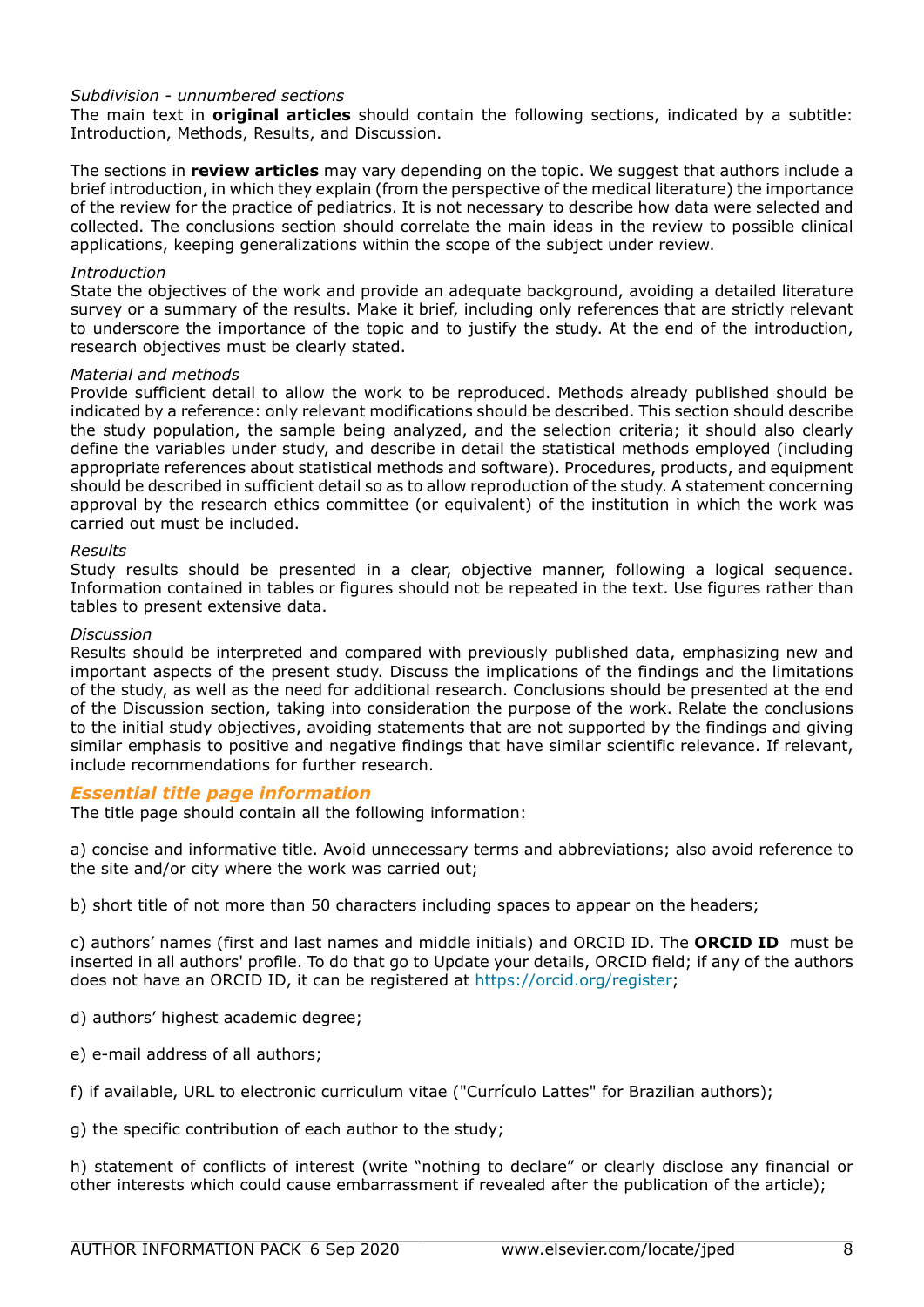i) institution or service with which the work is associated for indexing in Index Medicus/MEDLINE;

j) name, address, telephone number, fax number, and e-mail of corresponding author;

k) name, address, telephone number, fax number, and e-mail of author in charge of pre-publication contacts;

l) funding sources, or name of institutions or companies providing equipment and materials, if applicable;

m) word count of the main text not including abstract, acknowledgements, references, tables and legends to figures;

n) abstract word count;

o) number of tables and figures.

## *Abstract*

A concise and factual abstract is required. The abstract should state briefly the purpose of the research, the principal results and major conclusions. An abstract is often presented separately from the article, so it must be able to stand alone. For this reason, References should be avoided, but if essential, then cite the author(s) and year(s). Also, non-standard or uncommon abbreviations should be avoided, but if essential they must be defined at their first mention in the abstract itself.

The abstract should have no more than 250 words or 1,400 characters. Do not include words that could identify the institution or city where the study was performed, to facilitate blind review. All information in the abstract must accurately reflect the content of the article. The abstract should be structured as described below:

## **Abstract for original articles**

Objective: State why the study was initiated and any initial hypotheses. Precisely define the main purpose of the study; only the most relevant secondary objectives should be listed.

Method: Describe the study design (if appropriate, state whether the study is randomized, blinded, prospective, etc.), setting (if appropriate, describe the level of care, i.e., primary, secondary or tertiary, private clinic or public institution, etc.), patients or participants (selection criteria, number of cases at the beginning and at the end of the study, etc.), interventions (include essential information, such as methods and duration of the study), and criteria used to measure the outcomes.

Results: Describe the most important findings, confidence intervals, and statistical significance of the findings.

Conclusions: Only describe conclusions that reflect the purpose of the study and that are supported by your findings. Discuss possible applications of the findings, with equal emphasis on positive and negative findings that have similar scientific merit.

## **Abstract for review articles**

Objective: Explain why the review was performed, stating whether it focuses on a special factor, such as disease etiology, prevention, diagnosis, treatment or prognosis.

Sources: Describe all sources of information, defining databases and years researched. Briefly state the criteria used to select articles for review and to assess the quality of information.

Summary of the findings: State the main quantitative or qualitative findings.

Conclusions: State your conclusions and their clinical application, keeping generalizations within the scope of the subject under review.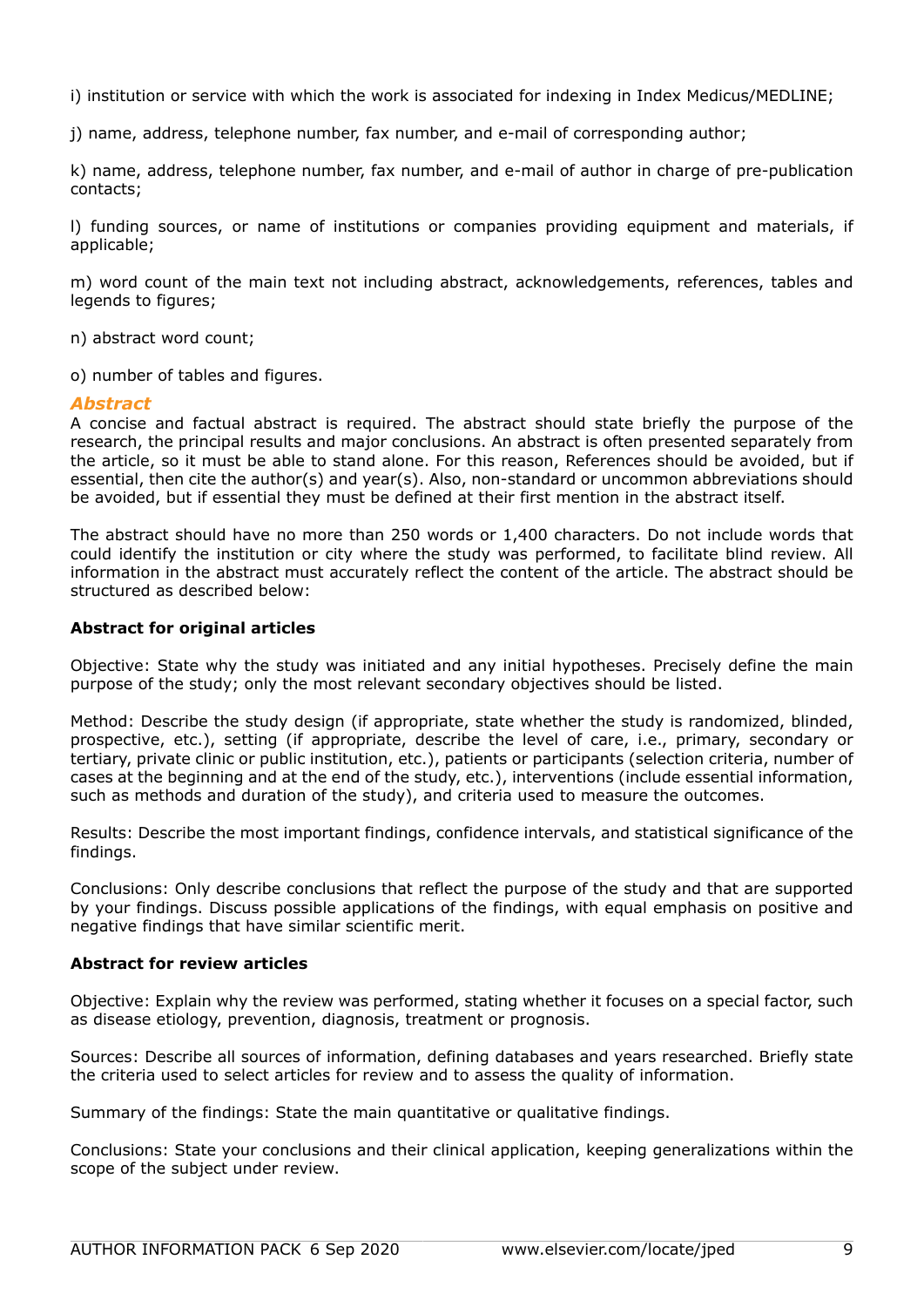## *Keywords*

Immediately after the abstract, provide a maximum of 6 keywords, using American spelling and avoiding general and plural terms and multiple concepts (avoid, for example, 'and', 'of'). Be sparing with abbreviations: only abbreviations firmly established in the field may be eligible. These keywords will be used for indexing purposes.

Please use Medical Subject Headings (MeSH), available at http://www.nlm.nih.gov/mesh/ meshhome.html. Whenever adequate descriptors are not available you may use new terms.

#### *Abbreviations*

Use abreviations sparingly. All abreviations must be spelled out at their first mention in the text. Abbreviations that are not standard in the field of pediatrics must be defined in a footnote to be placed on the first page of the article. Avoid the use of abbreviations in the abstract; those that are unavoidable in the abstract must be defined at their first mention there, as well as in the footnote. Ensure consistency of abbreviations throughout the article.

#### *Acknowledgements*

Collate acknowledgements in a separate section at the end of the article before the references and do not, therefore, include them on the title page, as a footnote to the title or otherwise. List here those individuals who provided help during the research (e.g., providing language help, writing assistance or proof reading the article, etc.).

Only individuals or institutions that contributed significantly to the study, but are not qualified for authorship, should be mentioned. Individuals cited in this section must agree in writing to the inclusion of their names, since readers may infer their endorsement of the conclusions of the study.

#### *Formatting of funding sources*

List funding sources in this standard way to facilitate compliance to funder's requirements:

Funding: This work was supported by the National Institutes of Health [grant numbers xxxx, yyyy]; the Bill & Melinda Gates Foundation, Seattle, WA [grant number zzzz]; and the United States Institutes of Peace [grant number aaaa].

It is not necessary to include detailed descriptions on the program or type of grants and awards. When funding is from a block grant or other resources available to a university, college, or other research institution, submit the name of the institute or organization that provided the funding.

If no funding has been provided for the research, please include the following sentence:

This research did not receive any specific grant from funding agencies in the public, commercial, or not-for-profit sectors.

#### *Units*

Follow internationally accepted rules and conventions: use the international system of units (SI). If other units are mentioned, please give their equivalent in SI.

#### *Math formulae*

Please submit math equations as editable text and not as images. Present simple formulae in line with normal text where possible and use the solidus (/) instead of a horizontal line for small fractional terms, e.g., X/Y. In principle, variables are to be presented in italics. Powers of e are often more conveniently denoted by exp. Number consecutively any equations that have to be displayed separately from the text (if referred to explicitly in the text).

#### *Footnotes*

Footnotes should not be used. Rather, incorporate the pertaining information in the main text.

## *Artwork*

## *Image manipulation*

Whilst it is accepted that authors sometimes need to manipulate images for clarity, manipulation for purposes of deception or fraud will be seen as scientific ethical abuse and will be dealt with accordingly. For graphical images, this journal is applying the following policy: no specific feature within an image may be enhanced, obscured, moved, removed, or introduced. Adjustments of brightness, contrast,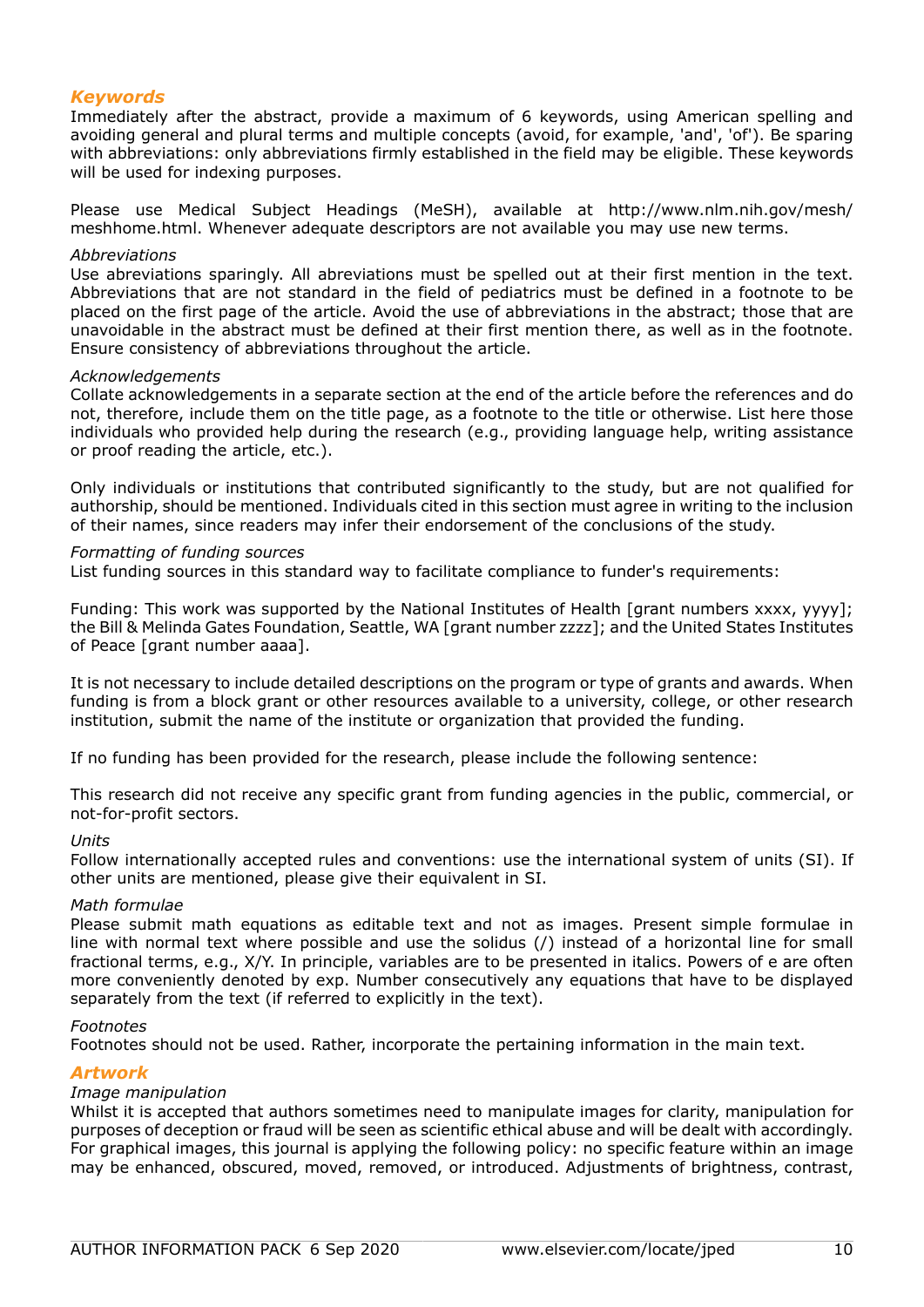or color balance are acceptable if and as long as they do not obscure or eliminate any information present in the original. Nonlinear adjustments (e.g. changes to gamma settings) must be disclosed in the figure legend.

## *Electronic artwork*

*General points*

- Make sure you use uniform lettering and sizing of your original artwork.
- Embed the used fonts if the application provides that option.

• Aim to use the following fonts in your illustrations: Arial, Courier, Times New Roman, Symbol, or use fonts that look similar.

- Number the illustrations according to their sequence in the text.
- Use a logical naming convention for your artwork files.
- Provide captions to illustrations separately.
- Size the illustrations close to the desired dimensions of the published version.
- Submit each illustration as a separate file.
- Ensure that color images are accessible to all, including those with impaired color vision.

## A detailed [guide on electronic artwork](https://www.elsevier.com/authors/author-schemas/artwork-and-media-instructions) is available.

## **You are urged to visit this site; some excerpts from the detailed information are given here.** *Formats*

If your electronic artwork is created in a Microsoft Office application (Word, PowerPoint, Excel) then please supply 'as is' in the native document format.

Regardless of the application used other than Microsoft Office, when your electronic artwork is finalized, please 'Save as' or convert the images to one of the following formats (note the resolution requirements for line drawings, halftones, and line/halftone combinations given below):

EPS (or PDF): Vector drawings, embed all used fonts.

TIFF (or JPEG): Color or grayscale photographs (halftones), keep to a minimum of 300 dpi.

TIFF (or JPEG): Bitmapped (pure black & white pixels) line drawings, keep to a minimum of 1000 dpi. TIFF (or JPEG): Combinations bitmapped line/half-tone (color or grayscale), keep to a minimum of 500 dpi.

## **Please do not:**

• Supply files that are optimized for screen use (e.g., GIF, BMP, PICT, WPG); these typically have a low number of pixels and limited set of colors;

• Supply files that are too low in resolution;

• Submit graphics that are disproportionately large for the content.

## *Color artwork*

Please make sure that artwork files are in an acceptable format (TIFF (or JPEG), EPS (or PDF), or MS Office files) and with the correct resolution. If, together with your accepted article, you submit usable color figures then Elsevier will ensure, at no additional charge, that these figures will appear in color (e.g., ScienceDirect and other sites).

## *Illustration services*

[Elsevier's Author Services](https://webshop.elsevier.com/illustration-services/) offers Illustration Services to authors preparing to submit a manuscript but concerned about the quality of the images accompanying their article. Elsevier's expert illustrators can produce scientific, technical and medical-style images, as well as a full range of charts, tables and graphs. Image 'polishing' is also available, where our illustrators take your image(s) and improve them to a professional standard. Please visit the website to find out more.

## *Figure captions*

Ensure that each illustration has a caption. Supply captions separately, not attached to the figure. A caption should comprise a brief title (**not** on the figure itself) and a description of the illustration. Keep text in the illustrations themselves to a minimum but explain all symbols and abbreviations used.

## *Tables*

Please submit tables as editable text and not as images. Tables can be placed either next to the relevant text in the article, or on separate page(s) at the end. Number tables consecutively in accordance with their appearance in the text and place any table notes below the table body. Be sparing in the use of tables and ensure that the data presented in them do not duplicate results described elsewhere in the article. Please avoid using vertical rules and shading in table cells.

## *References*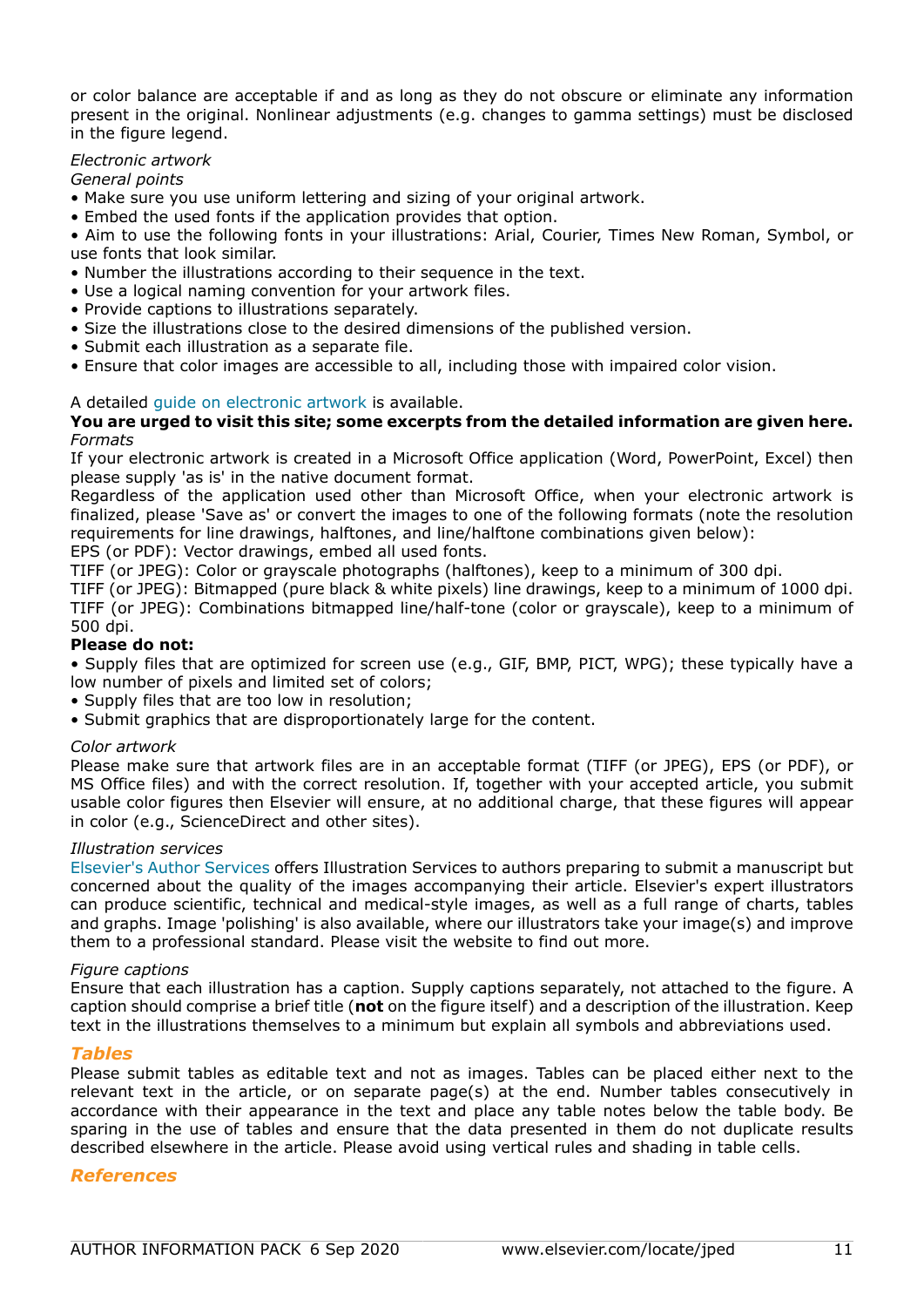## *Citation in text*

Please ensure that every reference cited in the text is also present in the reference list (and vice versa). Any references cited in the abstract must be given in full. Unpublished results and personal communications are not recommended in the reference list, but may be mentioned in the text. If these references are included in the reference list they should follow the standard reference style of the journal and should include a substitution of the publication date with either 'Unpublished results' or 'Personal communication'. Citation of a reference as 'in press' implies that the item has been accepted for publication.

## *Reference links*

Increased discoverability of research and high quality peer review are ensured by online links to the sources cited. In order to allow us to create links to abstracting and indexing services, such as Scopus, CrossRef and PubMed, please ensure that data provided in the references are correct. Please note that incorrect surnames, journal/book titles, publication year and pagination may prevent link creation. When copying references, please be careful as they may already contain errors. Use of the DOI is highly encouraged.

A DOI is guaranteed never to change, so you can use it as a permanent link to any electronic article. An example of a citation using DOI for an article not yet in an issue is: VanDecar J.C., Russo R.M., James D.E., Ambeh W.B., Franke M. (2003). Aseismic continuation of the Lesser Antilles slab beneath northeastern Venezuela. Journal of Geophysical Research, https://doi.org/10.1029/2001JB000884. Please note the format of such citations should be in the same style as all other references in the paper.

## *Web references*

As a minimum, the full URL should be given and the date when the reference was last accessed. Any further information, if known (DOI, author names, dates, reference to a source publication, etc.), should also be given. Web references can be listed separately (e.g., after the reference list) under a different heading if desired, or can be included in the reference list.

## *Data references*

This journal encourages you to cite underlying or relevant datasets in your manuscript by citing them in your text and including a data reference in your Reference List. Data references should include the following elements: author name(s), dataset title, data repository, version (where available), year, and global persistent identifier. Add [dataset] immediately before the reference so we can properly identify it as a data reference. The [dataset] identifier will not appear in your published article.

Users of Mendeley Desktop can easily install the reference style for this journal by clicking the following link:

## http://open.mendeley.com/use-citation-style/jornal-de-pediatria

When preparing your manuscript, you will then be able to select this style using the Mendeley plugins for Microsoft Word or LibreOffice.

## *Reference style*

References should follow the Vancouver style, also known as the Uniform Requirements style, which is based largely on an American National Standards Institute style adapted by the U.S. National Library of Medicine (NLM) for its databases.

Authors should consult Citing Medicine, The NLM Style Guide for Authors, Editors, and Publishers () for information on the recommended formats for a variety of reference types. Authors may also consult sample references (http://www.nlm.nih.gov/bsd/uniform\_requirements.html), a list of examples extracted from or based on Citing Medicine for easy general use; these sample references are maintained by NLM.

References must be numbered consecutively in the order in brackets. Do not use automatic numbering, footnotes or end notes for references.

Unpublished articles that have been accepted for publication may be included as references if the name of the journal is included followed by "in press."

Unpublished observations and personal communications should not be cited as references; if this information is essential for the understanding of the article, it may be cited within the text, followed by the observations in parentheses "unpublished observation" or "personal communication."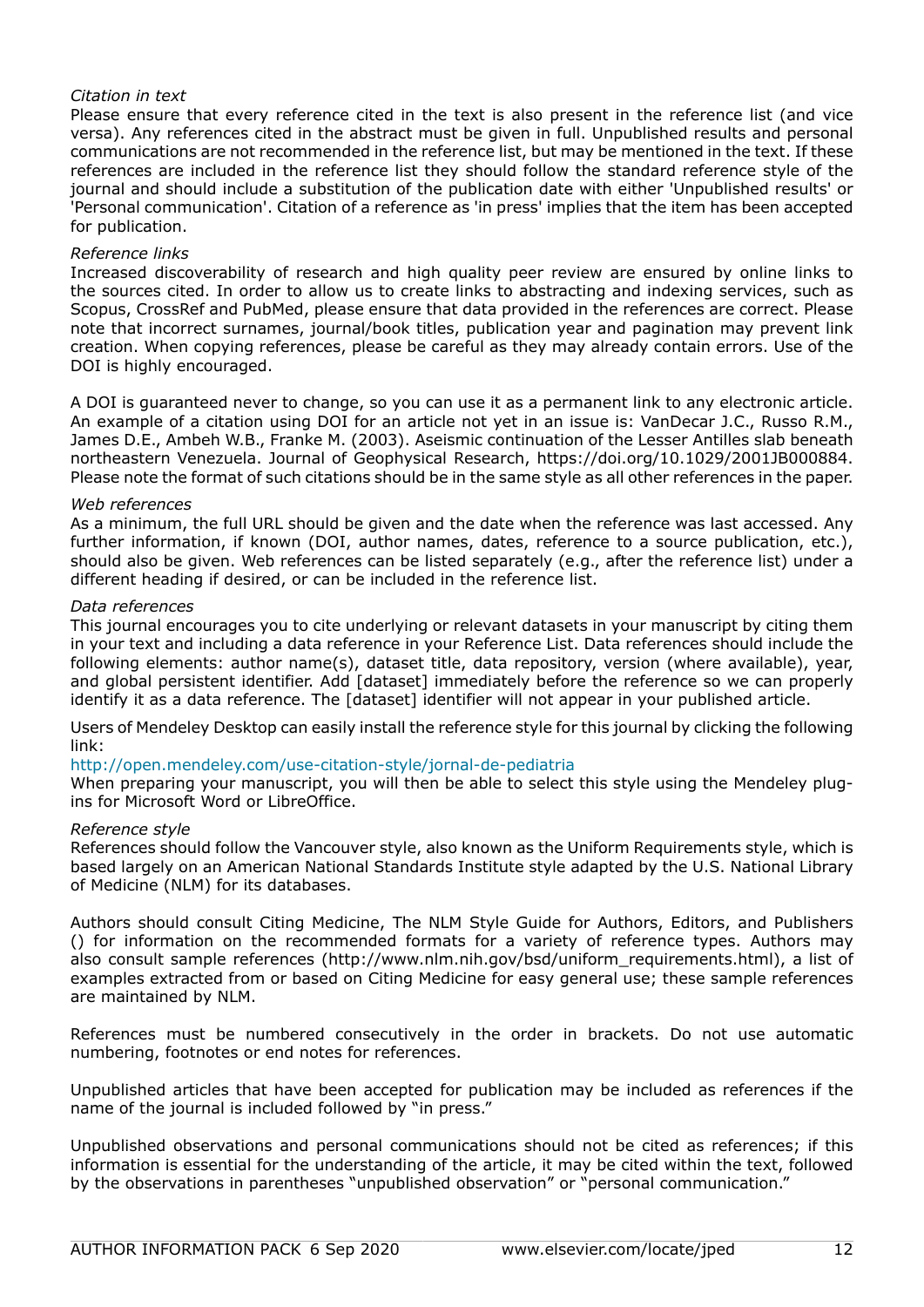For more detailed information, refer to the Uniform Requirements for Manuscripts Submitted to Biomedical Journals, available at

Below we present some examples of the model adopted by Jornal de Pediatria:

## **Articles in journals**

1. Up to six authors:

Araújo LA, Silva LR, Mendes FA. Digestive tract neural control and gastrointestinal disorders in cerebral palsy. J Pediatr (Rio J). 2012;88:455-64.

2. More than six authors:

Ribeiro MA, Silva MT, Ribeiro JD, Moreira MM, Almeida CC, Almeida-Junior AA, et al. Volumetric capnography as a tool to detect early peripheric lung obstruction in cystic fibrosis patients. J Pediatr (Rio J). 2012;88:509-17.

3. Organization as author:

Mercier CE, Dunn MS, Ferrelli KR, Howard DB, Soll RF; Vermont Oxford Network ELBW Infant Follow-Up Study Group. Neurodevelopmental outcome of extremely low birth weight infants from the Vermont Oxford network: 1998-2003. Neonatology. 2010;97:329-38.

4. No author given:

Informed consent, parental permission, and assent in pediatric practice. Committee on Bioethics, American Academy of Pediatrics. Pediatrics. 1995;95:314-7.

5. Article published electronically ahead of the print version:

Carvalho CG, Ribeiro MR, Bonilha MM, Fernandes Jr M, Procianoy RS, Silveira RC. Use of off-label and unlicensed drugs in the neonatal intensive care unit and its association with severity scores. J Pediatr (Rio J). 2012 Oct 30. [Epub ahead of print]

## **Books**

Blumer JL, Reed MD. Principles of neonatal pharmacology. In: Yaffe SJ, Aranda JV, eds. Neonatal and Pediatric Pharmacology. 3rd ed. Baltimore: Lippincott, Williams and Wilkins; 2005. p. 146-58.

## **Academic studies**

Borkowski MM. Infant sleep and feeding: a telephone survey of Hispanic Americans [dissertation]. Mount Pleasant, MI: Central Michigan University; 2002.

**CD-ROM**Anderson SC, Poulsen KB. Anderson's electronic atlas of hematology [CD-ROM]. Philadelphia: Lippincott Williams and Wilkins; 2002.

## **Homepage/website**

*Journal abbreviations source* Journal names should be abbreviated according to the [List of Title Word Abbreviations.](https://www.issn.org/services/online-services/access-to-the-ltwa/)

## *Video*

Elsevier accepts video material and animation sequences to support and enhance your scientific research. Authors who have video or animation files that they wish to submit with their article are strongly encouraged to include links to these within the body of the article. This can be done in the same way as a figure or table by referring to the video or animation content and noting in the body text where it should be placed. All submitted files should be properly labeled so that they directly relate to the video file's content. In order to ensure that your video or animation material is directly usable, please provide the file in one of our recommended file formats with a preferred maximum size of 150 MB per file, 1 GB in total. Video and animation files supplied will be published online in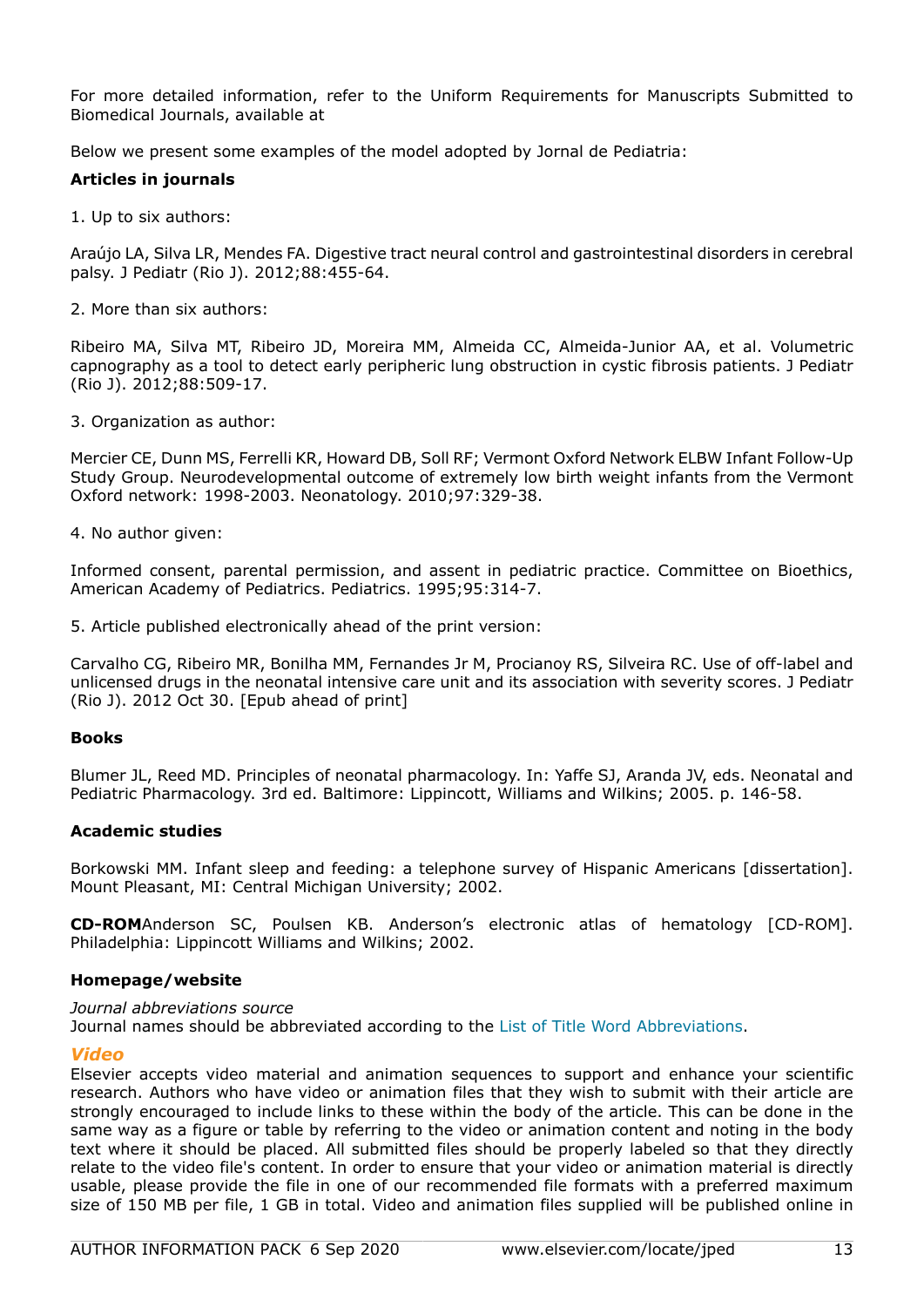the electronic version of your article in Elsevier Web products, including [ScienceDirect](https://www.sciencedirect.com). Please supply 'stills' with your files: you can choose any frame from the video or animation or make a separate image. These will be used instead of standard icons and will personalize the link to your video data. For more detailed instructions please visit our [video instruction pages.](https://www.elsevier.com/authors/author-schemas/artwork-and-media-instructions) Note: since video and animation cannot be embedded in the print version of the journal, please provide text for both the electronic and the print version for the portions of the article that refer to this content.

## *Supplementary material*

Supplementary material such as applications, images and sound clips, can be published with your article to enhance it. Submitted supplementary items are published exactly as they are received (Excel or PowerPoint files will appear as such online). Please submit your material together with the article and supply a concise, descriptive caption for each supplementary file. If you wish to make changes to supplementary material during any stage of the process, please make sure to provide an updated file. Do not annotate any corrections on a previous version. Please switch off the 'Track Changes' option in Microsoft Office files as these will appear in the published version.

## *Research data*

This journal encourages and enables you to share data that supports your research publication where appropriate, and enables you to interlink the data with your published articles. Research data refers to the results of observations or experimentation that validate research findings. To facilitate reproducibility and data reuse, this journal also encourages you to share your software, code, models, algorithms, protocols, methods and other useful materials related to the project.

Below are a number of ways in which you can associate data with your article or make a statement about the availability of your data when submitting your manuscript. If you are sharing data in one of these ways, you are encouraged to cite the data in your manuscript and reference list. Please refer to the "References" section for more information about data citation. For more information on depositing, sharing and using research data and other relevant research materials, visit the [research data](https://www.elsevier.com/authors/author-resources/research-data) page.

#### *Data linking*

If you have made your research data available in a data repository, you can link your article directly to the dataset. Elsevier collaborates with a number of repositories to link articles on ScienceDirect with relevant repositories, giving readers access to underlying data that gives them a better understanding of the research described.

There are different ways to link your datasets to your article. When available, you can directly link your dataset to your article by providing the relevant information in the submission system. For more information, visit the [database linking page.](https://www.elsevier.com/authors/author-resources/research-data/data-base-linking)

For [supported data repositories](https://www.elsevier.com/authors/author-resources/research-data/data-base-linking#repositories) a repository banner will automatically appear next to your published article on ScienceDirect.

In addition, you can link to relevant data or entities through identifiers within the text of your manuscript, using the following format: Database: xxxx (e.g., TAIR: AT1G01020; CCDC: 734053; PDB: 1XFN).

## *Mendeley Data*

This journal supports Mendeley Data, enabling you to deposit any research data (including raw and processed data, video, code, software, algorithms, protocols, and methods) associated with your manuscript in a free-to-use, open access repository. During the submission process, after uploading your manuscript, you will have the opportunity to upload your relevant datasets directly to *Mendeley Data*. The datasets will be listed and directly accessible to readers next to your published article online.

For more information, visit the [Mendeley Data for journals page](https://www.elsevier.com/books-and-journals/enrichments/mendeley-data-for-journals).

#### *Data statement*

To foster transparency, we encourage you to state the availability of your data in your submission. This may be a requirement of your funding body or institution. If your data is unavailable to access or unsuitable to post, you will have the opportunity to indicate why during the submission process, for example by stating that the research data is confidential. The statement will appear with your published article on ScienceDirect. For more information, visit the [Data Statement page](https://www.elsevier.com/authors/author-resources/research-data/data-statement).

# **AFTER ACCEPTANCE**